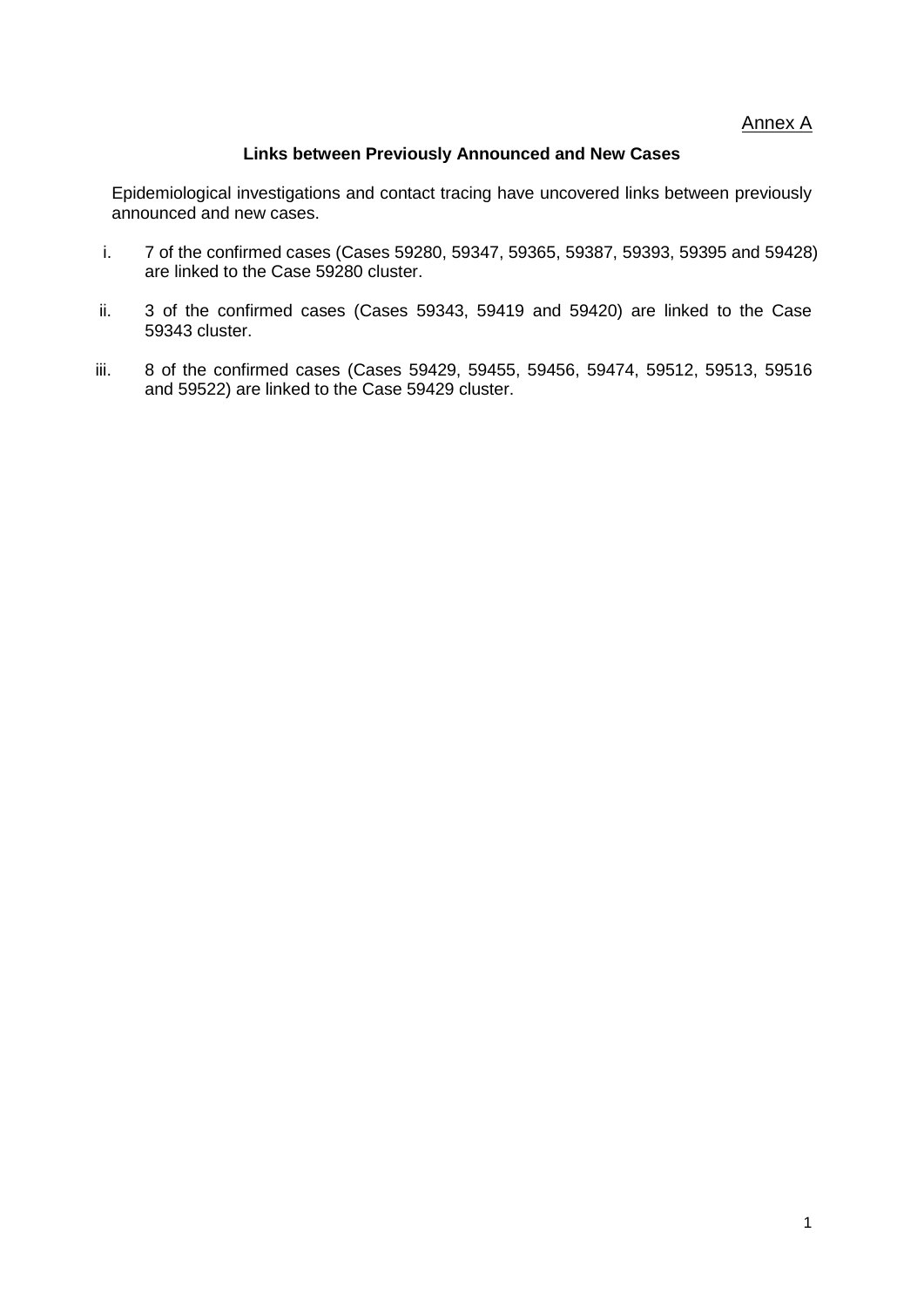## Annex B1

## **Summary of Imported Cases**

|                       | Number<br>Case | Confirmation<br>Date of      | <b>Onset date</b> | Age (years) | Gender      | Nationality                                   | Travel History    | Exposure | Links                 | Cluster |
|-----------------------|----------------|------------------------------|-------------------|-------------|-------------|-----------------------------------------------|-------------------|----------|-----------------------|---------|
|                       | 59995          | 4 Feb                        | Asymptomatic      | 38          | M           | Malaysia<br>(Work Permit holder)              | Malaysia          | Imported |                       |         |
|                       | 59996          | 5 Feb<br>(Serology Positive) | Asymptomatic      | 12          | F           | <b>PR</b>                                     | India             | Imported |                       |         |
|                       | 59997          | 4 Feb                        | Asymptomatic      | 41          | F           | Indonesia<br>(Work Permit holder)             | Indonesia         | Imported |                       |         |
|                       | 59998          | 4 Feb                        | Asymptomatic      | 30          | $\mathsf F$ | Indonesia<br>(Work Permit holder)             | Indonesia         | Imported |                       |         |
|                       | 59999          | 4 Feb                        | Asymptomatic      | 35          | M           | India<br>(Work Pass holder)                   | <b>UAE</b>        | Imported |                       |         |
|                       | 60000          | 5 Feb                        | Asymptomatic      | 32          | M           | Bangladesh<br>(Work Permit holder)            | <b>Bangladesh</b> | Imported |                       |         |
|                       | 60002          | 4 Feb                        | Asymptomatic      | 34          | M           | Philippines<br>(Short-Term Visit Pass holder) | Philippines       | Imported |                       |         |
| $\tilde{\phantom{a}}$ | 60003          | 4 Feb<br>(Serology Positive) | Asymptomatic      | 65          | M           | India<br>(Short-Term Visit Pass holder)       | India             | Imported |                       |         |
|                       | 60004          | 5 Feb                        | Asymptomatic      | 65          | M           | <b>UK</b><br>(Short-Term Visit Pass holder)   | <b>UAE</b>        | Imported | Contact of Case 60005 |         |
| $\tilde{\phantom{a}}$ | 60005          | 5 Feb                        | Asymptomatic      | 38          | M           | <b>UK</b><br>(Short-Term Visit Pass holder)   | <b>UAE</b>        | Imported | Contact of Case 60004 |         |
|                       | 60006          | 5 Feb                        | Asymptomatic      | 24          | F           | Indonesia                                     | Indonesia         | Imported |                       |         |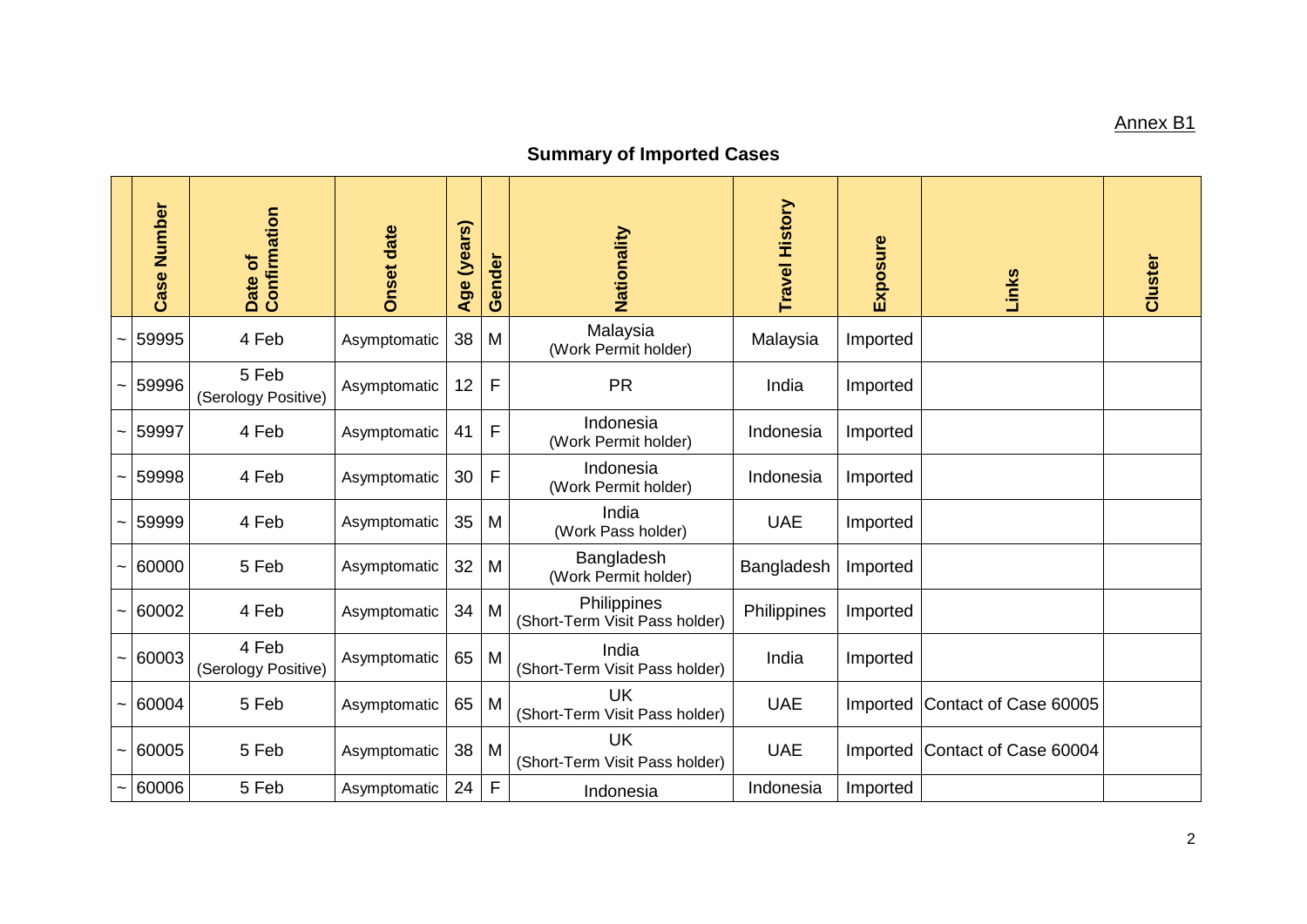|                       | <b>Case Number</b> | Confirmation<br>Date of      | <b>Onset date</b> | (years)<br>Age | Gender      | Nationality                             | <b>Travel History</b> | Exposure | Links                 | Cluster |
|-----------------------|--------------------|------------------------------|-------------------|----------------|-------------|-----------------------------------------|-----------------------|----------|-----------------------|---------|
|                       |                    |                              |                   |                |             | (Work Permit holder)                    |                       |          |                       |         |
|                       | 60007              | 5 Feb                        | 4 Feb             | 35             | F           | Malaysia<br>(Work Permit holder)        | Malaysia              | Imported |                       |         |
| $\tilde{\phantom{a}}$ | 60009              | 5 Feb                        | Asymptomatic      | 19             | F           | India<br>(Student's Pass holder)        | India                 | Imported |                       |         |
| $\tilde{\phantom{a}}$ | 60010              | 5 Feb                        | Asymptomatic      | 42             | F           | India<br>(Work Permit holder)           | India                 | Imported |                       |         |
|                       | 60011              | 5 Feb                        | Asymptomatic      | 41             | F           | Myanmar<br>(Work Permit holder)         | Myanmar               | Imported |                       |         |
|                       | 60012              | 5 Feb                        | Asymptomatic      | 39             | F           | Indonesia<br>(Work Permit holder)       | Indonesia             | Imported |                       |         |
|                       | 60013              | 5 Feb<br>(Serology Positive) | Asymptomatic      | 20             | M           | <b>PR</b>                               | <b>UK</b>             | Imported |                       |         |
| $\tilde{\phantom{a}}$ | 60014              | 5 Feb                        | Asymptomatic      | 1              | M           | India<br>(Short-Term Visit Pass holder) | India                 | Imported | Contact of Case 59879 |         |
| $\tilde{\phantom{a}}$ | 60015              | 5 Feb                        | Asymptomatic      | 38             | M           | Belgium<br>(Work Pass holder)           | Germany               | Imported |                       |         |
| $\tilde{\phantom{a}}$ | 60016              | 5 Feb                        | Asymptomatic      | 53             | M           | <b>PR</b>                               | India                 | Imported |                       |         |
| $\tilde{\phantom{a}}$ | 60017              | 5 Feb                        | Asymptomatic      | 26             | $\mathsf F$ | India<br>(Dependant's Pass holder)      | India                 | Imported |                       |         |
| $\tilde{\phantom{a}}$ | 60018              | 5 Feb                        | Asymptomatic      | 46             | M           | <b>PR</b>                               | India                 | Imported |                       |         |
|                       | 60019              | 5 Feb                        | Asymptomatic      | 39             | M           | <b>PR</b>                               | Malaysia              | Imported |                       |         |
|                       | 60020              | 6 Feb                        | Asymptomatic      | 45             | M           | SC                                      | Gabon                 | Imported |                       |         |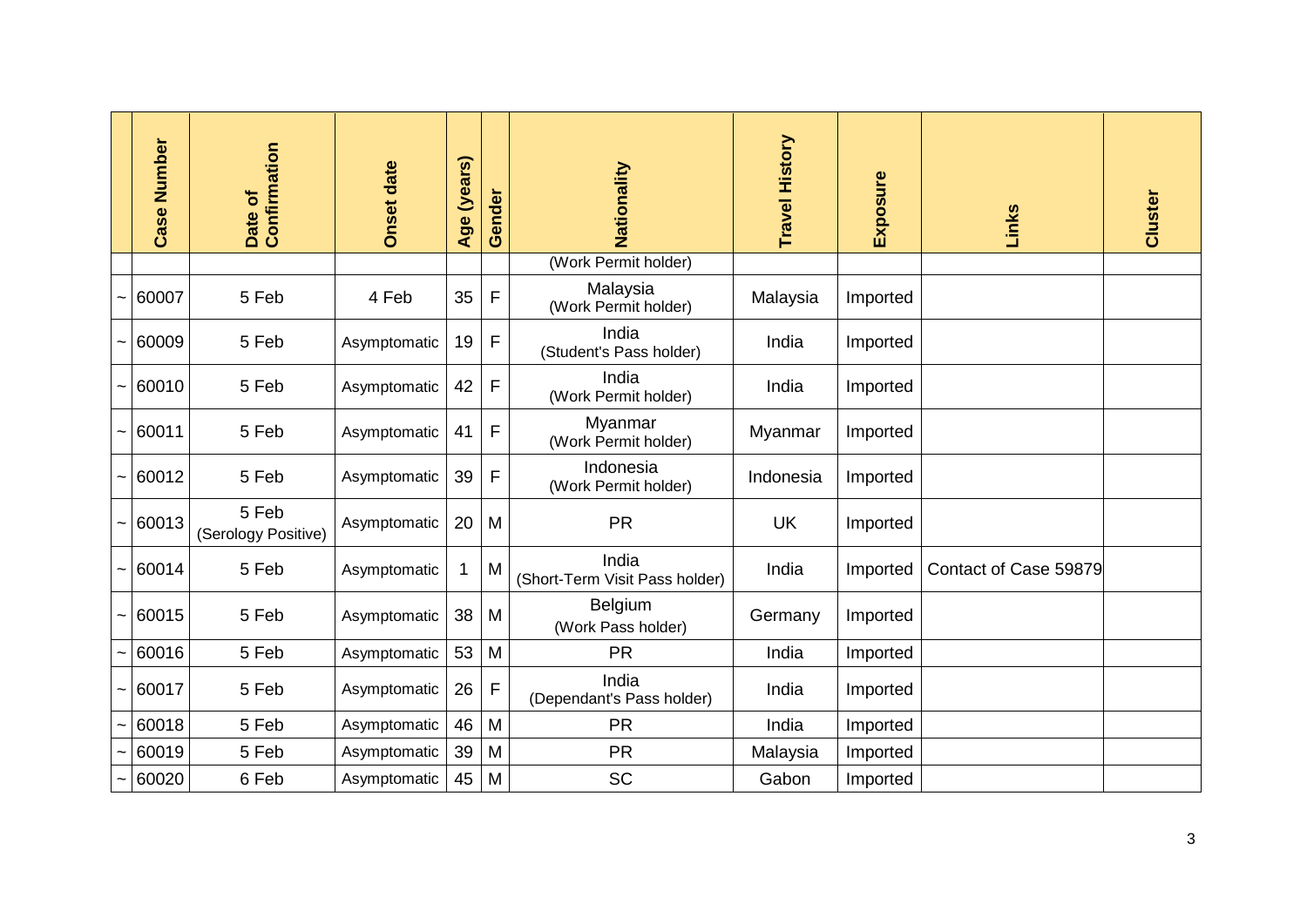| ō<br>Ο<br>g<br>z<br>Φ<br>Cas | œ<br>ិ<br>≧<br>$\mathbf{u}$<br>Date<br>Conf | ω<br>$\omega$<br>ō | (years)<br>Age | der<br>Ger | €<br><u>ល</u><br>z | $\underline{\boldsymbol{\omega}}$<br>$\omega$ | $\omega$<br><b>SC</b><br>$\mathbf{E}$ | $\frac{3}{2}$ |  |
|------------------------------|---------------------------------------------|--------------------|----------------|------------|--------------------|-----------------------------------------------|---------------------------------------|---------------|--|
| $\sim 60021$                 | 6 Feb                                       | Asymptomatic       | 38             | F          | <b>SC</b>          | US                                            | Imported                              |               |  |
| $\sim$ 60022                 | 6 Feb                                       | Asymptomatic       | 28             | M          | <b>PR</b>          | India                                         | Imported                              |               |  |

Cases marked (~) had already been placed on Stay-Home Notice upon arrival in Singapore.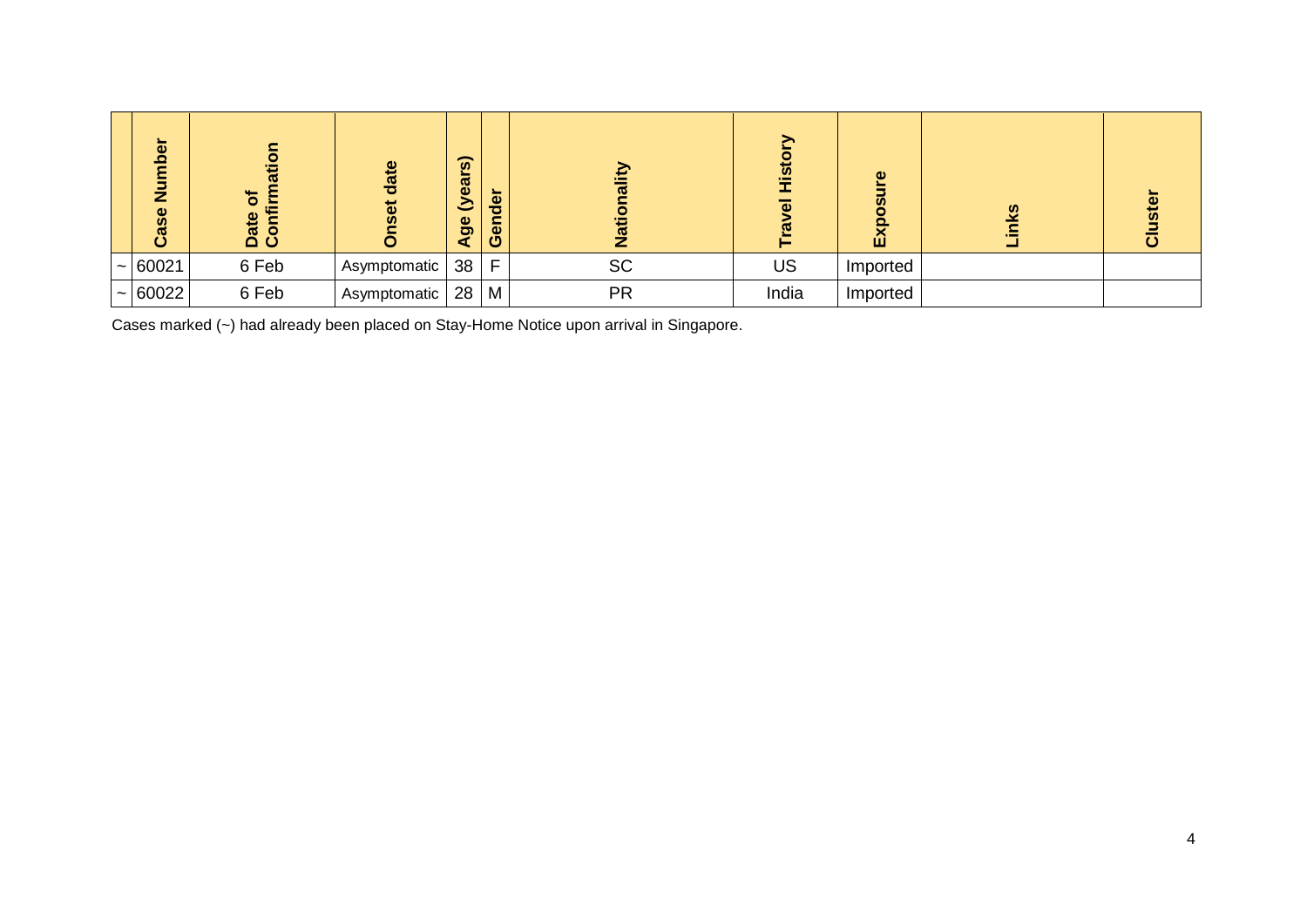#### Annex B2

# **Public Places Visited by Cases in the Community during Infectious Period<sup>1</sup>**

| <b>Date</b>         | <b>Time</b>    | <b>Location (Address)</b>                                                    |  |  |  |  |
|---------------------|----------------|------------------------------------------------------------------------------|--|--|--|--|
| 23 Jan              | 0740h to 0840h | Changi Airport Terminal 1 (80 Airport Boulevard)<br><b>Orchis Food Court</b> |  |  |  |  |
| 23 Jan              | 1220h to 1305h | Changi Airport Terminal 1 (80 Airport Boulevard)<br><b>Orchis Food Court</b> |  |  |  |  |
| 23 Jan              | 1300h to 1605h | Northpoint City (930 Yishun Avenue 2)                                        |  |  |  |  |
| 23 Jan              | 1800h to 1915h | Sun Plaza (30 Sembawang Drive)                                               |  |  |  |  |
| 24 Jan              | 0800h to 1800h | Broadway (848 Yishun Street 81)                                              |  |  |  |  |
| 24 Jan              | 1220h to 1305h | Changi Airport Terminal 1 (80 Airport Boulevard)<br><b>Orchis Food Court</b> |  |  |  |  |
| 24 Jan              | 1450h to 1530h | Sun Plaza (30 Sembawang Drive)                                               |  |  |  |  |
| 25 Jan              | 0800h to 1800h | Broadway (848 Yishun Street 81)                                              |  |  |  |  |
| 25 Jan              | 1255h to 1400h | China Square Food Centre (51 Telok Ayer Street)                              |  |  |  |  |
| 25 Jan              | 1625h to 1720h | Changi Airport Terminal 3 (65 Airport Boulevard)<br>Kopitiam                 |  |  |  |  |
| 26 Jan              | 0800h to 1800h | Broadway (848 Yishun Street 81)                                              |  |  |  |  |
| 27 Jan              | 0800h to 1800h | Broadway (848 Yishun Street 81)                                              |  |  |  |  |
| 27 Jan              | 0900h to 0930h | Changi Airport Terminal 1 (80 Airport Boulevard)<br><b>Orchis Food Court</b> |  |  |  |  |
| 27 Jan              | 1810h to 1900h | Northpoint City (930 Yishun Avenue 2)                                        |  |  |  |  |
| 28 Jan              | 1035h to 1225h | Changi Airport Terminal 1 (80 Airport Boulevard)<br><b>Orchis Food Court</b> |  |  |  |  |
| 28 Jan              | 1730h to 1930h | National Service Resort & Country Club Changi (10 Changi<br>Coast Walk)      |  |  |  |  |
| 29 Jan              | 1900h to 1930h | Northpoint City (930 Yishun Avenue 2)                                        |  |  |  |  |
| 30 Jan to<br>31 Jan | 2200h to 0000h | Golden Village Yishun (51 Yishun Central 1)<br>Hall 1                        |  |  |  |  |
| 31 Jan              | 1820h to 2035h | White Sands (1 Pasir Ris Central Street 3)                                   |  |  |  |  |
| 31 Jan              | 1830h to 1900h | White Sands (1 Pasir Ris Central Street 3)<br>ValuDollar                     |  |  |  |  |
| 1 Feb               | 1600h to 1700h | Jurong Point (1 Jurong West Central 2)                                       |  |  |  |  |

 1 Excludes residence, workplaces, healthcare facilities and public transport. This list will be updated on a rolling 14-days basis, i.e. one incubation period, and as epidemiological investigations progress.